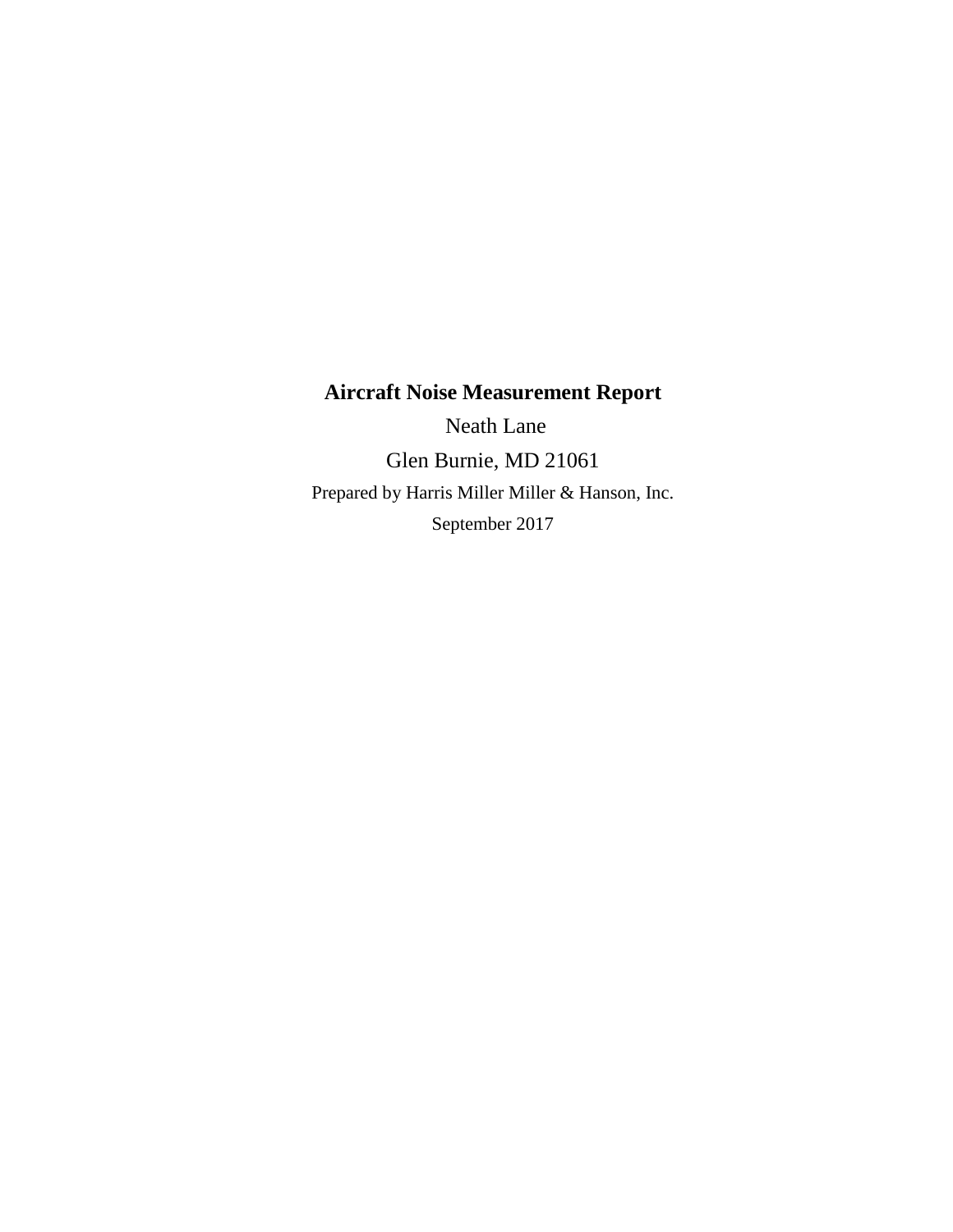Noise Measurement Report for Neath Lane, Glen Burnie, MD 21061 September 2017 Page 2

#### **1. INTRODUCTION**

This memorandum presents the measured aircraft noise levels for the period of July 31 to August 21, 2017 at Neath Lane Glen Burnie, MD 21061. This residence is located approximately 2.5 miles southeast of the southeastern end of Runway 15R/33L of Baltimore/Washington International Thurgood Marshall (BWI Marshall) Airport. [Figure 1](#page-1-0) shows the location of the measurement site (marked as BW251) relative to BWI Marshall. Measurement data were collected and analyzed on behalf of the Maryland Department of Transportation Aviation Administration (MAA) by Harris Miller Miller & Hanson (HMMH) and Straughan Environmental (SE). The equipment was regularly checked for function and calibrated during the measurements. With the exception of brief periods during calibration, and from the morning of August  $4<sup>th</sup>$  to the afternoon of August  $7<sup>th</sup>$  when the meter was not operational, noise levels were monitored continuously throughout the measurement period.

At the conclusion of the measurement period, data were uploaded to the MAA's Noise and Operations Monitoring System (NOMS). The NOMS compared the times of loud noise events to its database of aircraft radar flight paths. Loud noise events which occurred while aircraft were passing within the vicinity were identified as aircraft noise. This matching of noise events to individual aircraft flights makes possible the calculation of the total aircraft noise exposure over a particular hour or day as well as the full measurement period. Additionally, the relative contribution of different aircraft types (e.g. jet aircraft, propeller aircraft, helicopters) or operations (e.g. arrivals, departures) to the total noise exposure can be computed.

[Section 2 of this memorandum describes the measurement location. Section 3 presents information](#page-6-0) [about the aircraft operations during the measurement period. Section 4 summarizes the measured](#page-6-0) [noise levels. Section 5 provides conclusions. The appendix titled "How Do We Describe Aircraft](#page-10-0) Noise" provides background information on acoustical terms used in this memorandum.

<span id="page-1-0"></span>

**Figure 1. Noise Monitoring Location Map**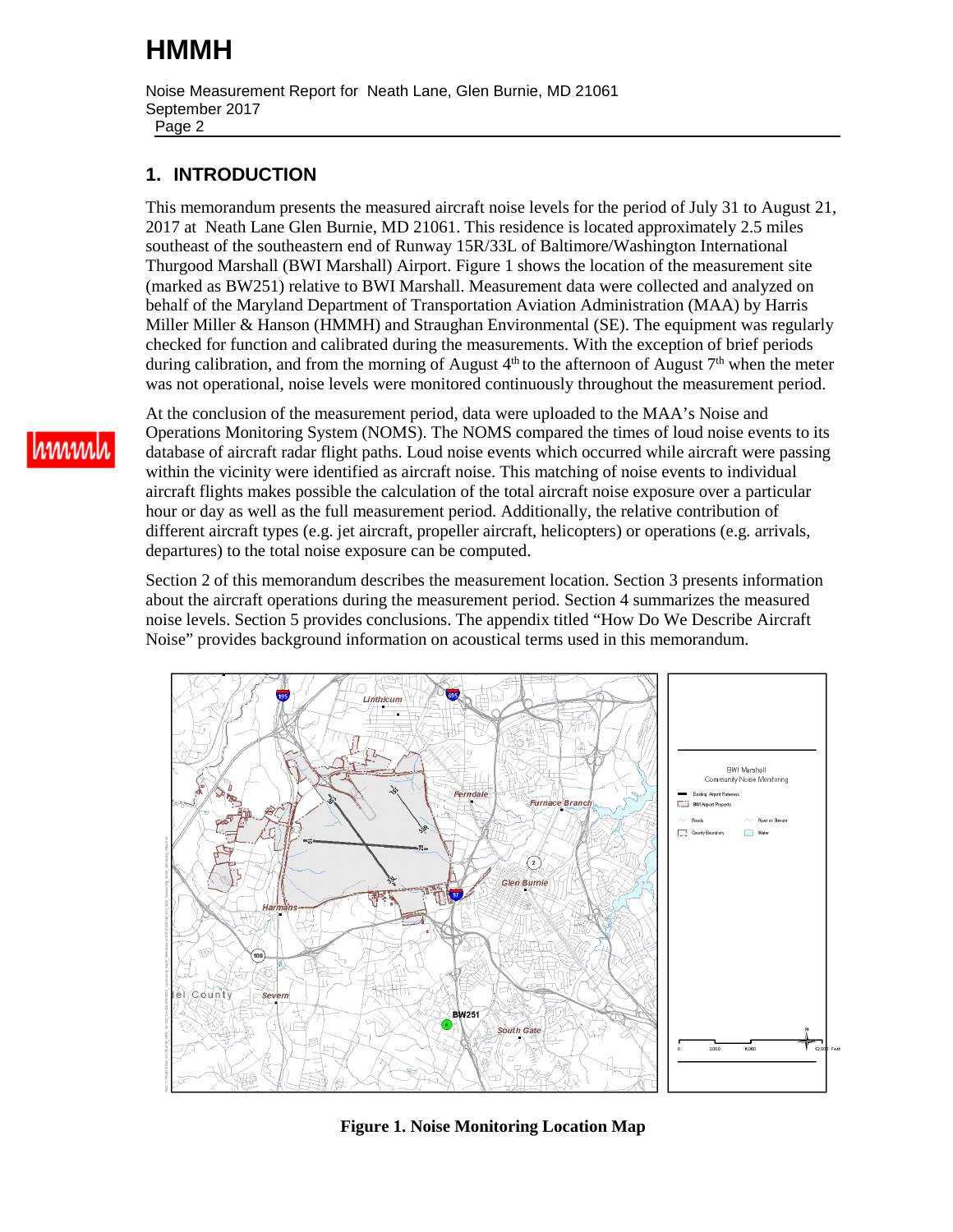Noise Measurement Report for Neath Lane, Glen Burnie, MD 21061 September 2017

Page 3

#### <span id="page-2-0"></span>**2. MEASUREMENT SITE**

Aircraft noise levels were measured from midday on July 31 through the early afternoon of August 21, 2017 at Neath Lane in Glen Burnie. The noise monitor was placed in the side yard of the residence. [Figure 2](#page-2-1) shows the placement of the noise monitoring equipment.

The noise monitor is a Type I sound level meter and is regularly calibrated. Additionally, the system was calibrated every two to four days during the measurements during equipment checks. These checks typically show small variances in the calibrated level of up to 1 dB. The meter ran normally throughout the measurement period with the exception of the morning of August  $4<sup>th</sup>$  through the afternoon of August  $7<sup>th</sup>$  when the monitor was left off in error following an equipment check. The measurement period was extended to compensate for this period of missed data.

Notable noise sources at this site include aircraft overflights to BWI Marshall, and typical suburban sounds including landscaping equipment, barking dogs, and vehicle traffic.



<span id="page-2-1"></span>image removed for web publication

**Figure 2. Noise Measurement Microphone**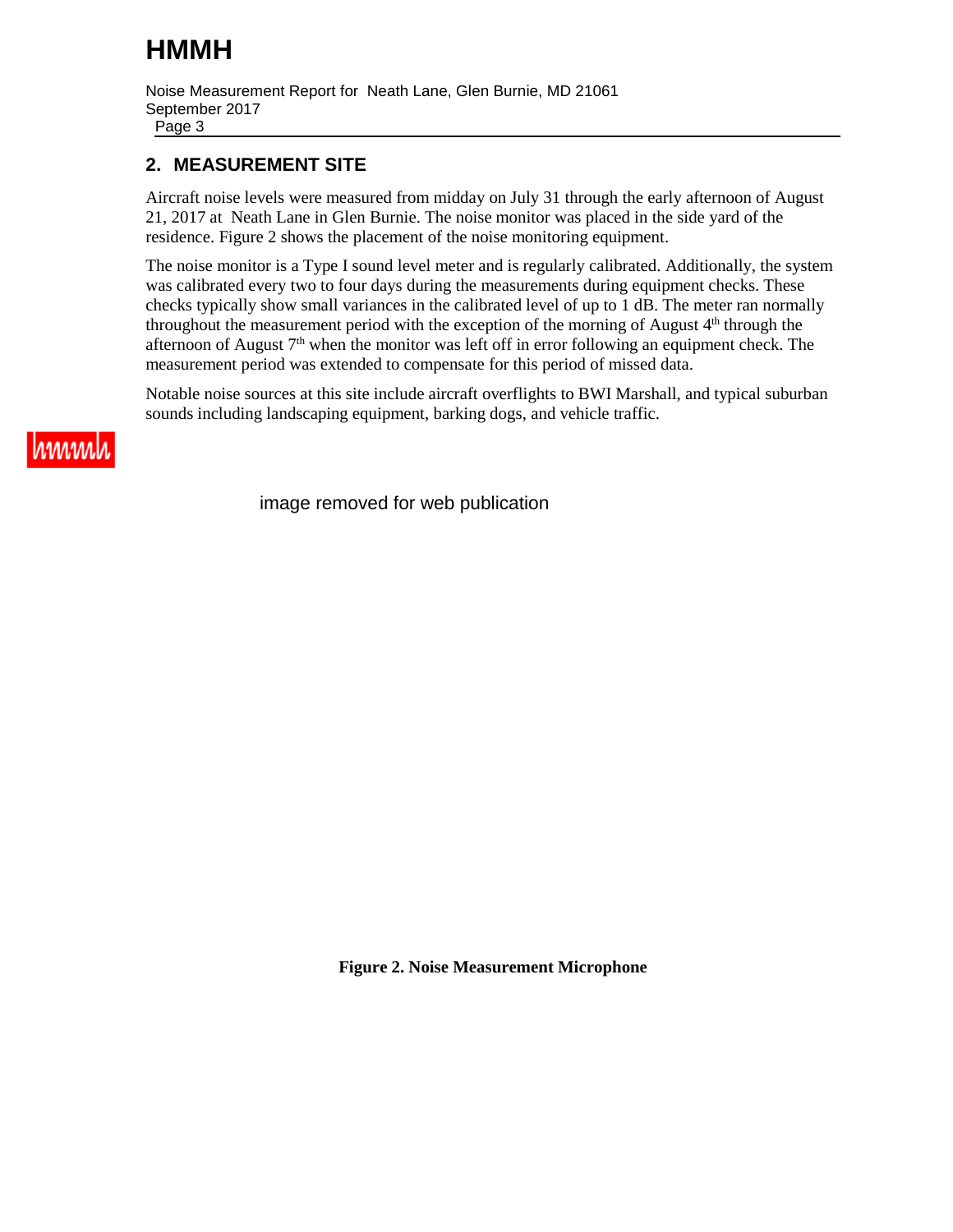Noise Measurement Report for Neath Lane, Glen Burnie, MD 21061 September 2017

Page 4

#### <span id="page-3-0"></span>**3. AIRCRAFT OPERATIONS**

The measurement site is located to the southeast of BWI Marshall and the primary aircraft noise events for this site are due to arrivals on BWI Marshall Runway 33L and departures on BWI Marshall Runway 15R.

During the measurement period, BWI Marshall operated in two configurations:

- departures on Runway 28 and arrivals on Runway 33L (west flow) and
- departures on Runway 15R and arrivals on Runway 10 (east flow).

The most common configuration on an annual basis at BWI Marshall, departures on Runway 28 and arrivals on Runway 33L, was active for eight days during the measurement period. On five days, [BWI Marshall operated in east flow, or departures on Runway 15R and arrivals on Runway 10. On](#page-9-0)  [seven days, BWI Marshall operated on a combination of the two configurations above. Table 1 in the](#page-9-0)  Measured Noise Levels section includes a description of the primary arrival and departure runways for each day.

[Figure 3](#page-4-0) displays all BWI Marshall flight tracks for a typical day during the measurement period in west flow, which primarily utilizes Runway 28 for departures and Runway 33L for arrivals. The red flight tracks are arrivals and the blue flight tracks are departures. The location of the measurement site is marked with its unique identifier in the NOMS, "BW251". [Figure 4](#page-4-1) displays the same west flow flight tracks at a larger scale. Again, the text "BW251" shows the location of the measurement site. In west flow, the primary BWI Marshall overflights were arrivals on Runway 33L. Arrivals on Runway 33L were 600 to 700 ft. above ground level at their point of closest approach to the measurement site, with the most common altitude being 700 ft. Less commonly, departures from Runway 28 cause noise events at the measurement site. These departures were generally 3,900 to 8,500 ft. above ground level at their point of closest approach to the measurement site, with the most common altitude being 7,000 ft. .

[Figure 5](#page-5-0) displays all BWI Marshall flight tracks for a typical day during the measurement period in east flow, which primarily utilizes Runway 15R for departures and Runway 10 for arrivals. [Figure 6](#page-5-1)  displays the same flight tracks at a larger scale. In east flow, the primary BWI Marshall overflights were departures on Runway 15R. Departures on Runway 15R were 1,300 to 2,200 ft. above ground level at their point of closest approach to the measurement site, with the most common altitude being 1,600 ft.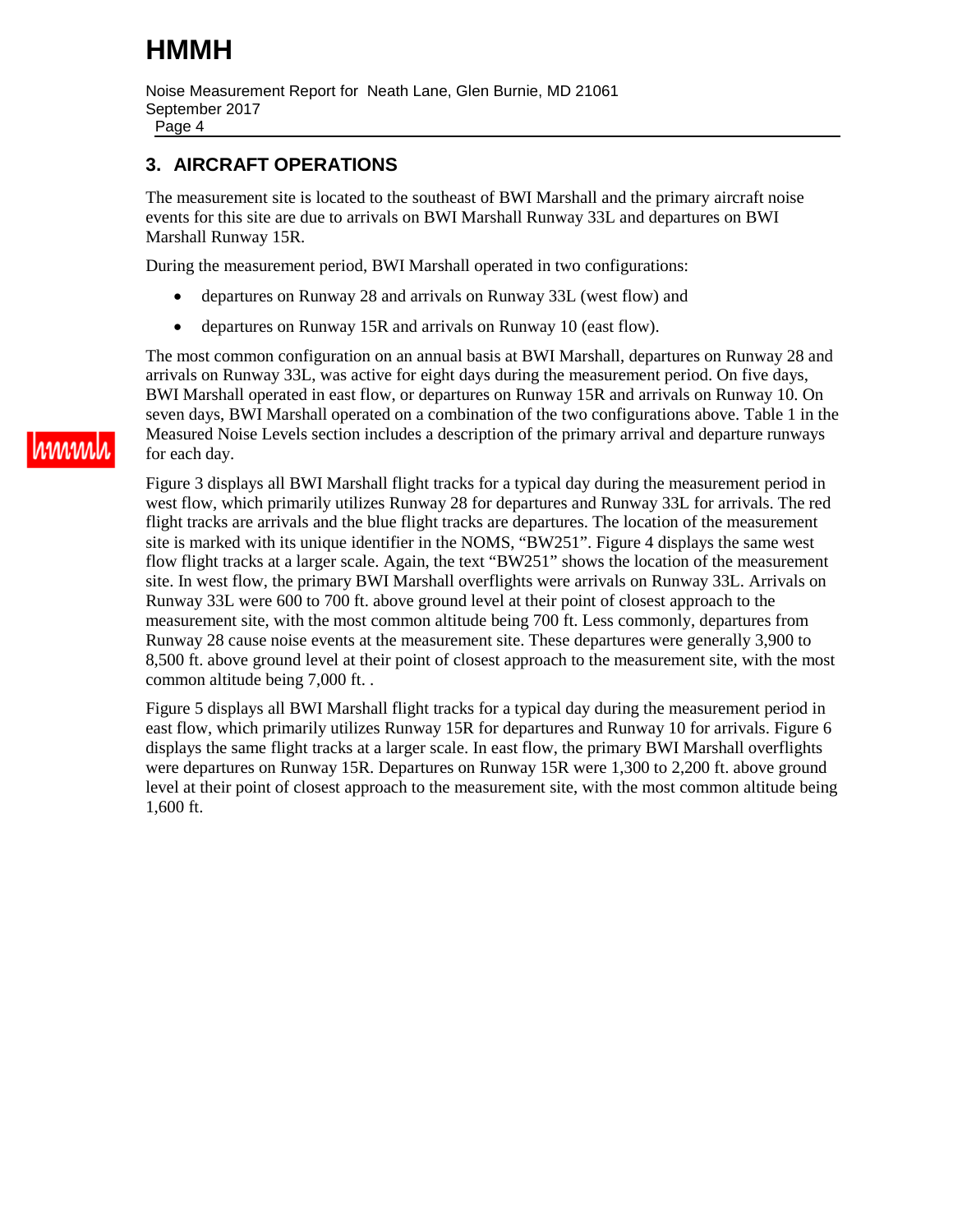Noise Measurement Report for Neath Lane, Glen Burnie, MD 21061 September 2017 Page 5



<span id="page-4-0"></span>**Figure 3. All Flight Tracks for a West Flow Day – August 8, 2017 (red = arrivals, blue = departures)** 

![](_page_4_Figure_4.jpeg)

<span id="page-4-1"></span>**Figure 4. All Flight Tracks for a West Flow Day – August 8, 2017 (red = arrivals, blue = departures)**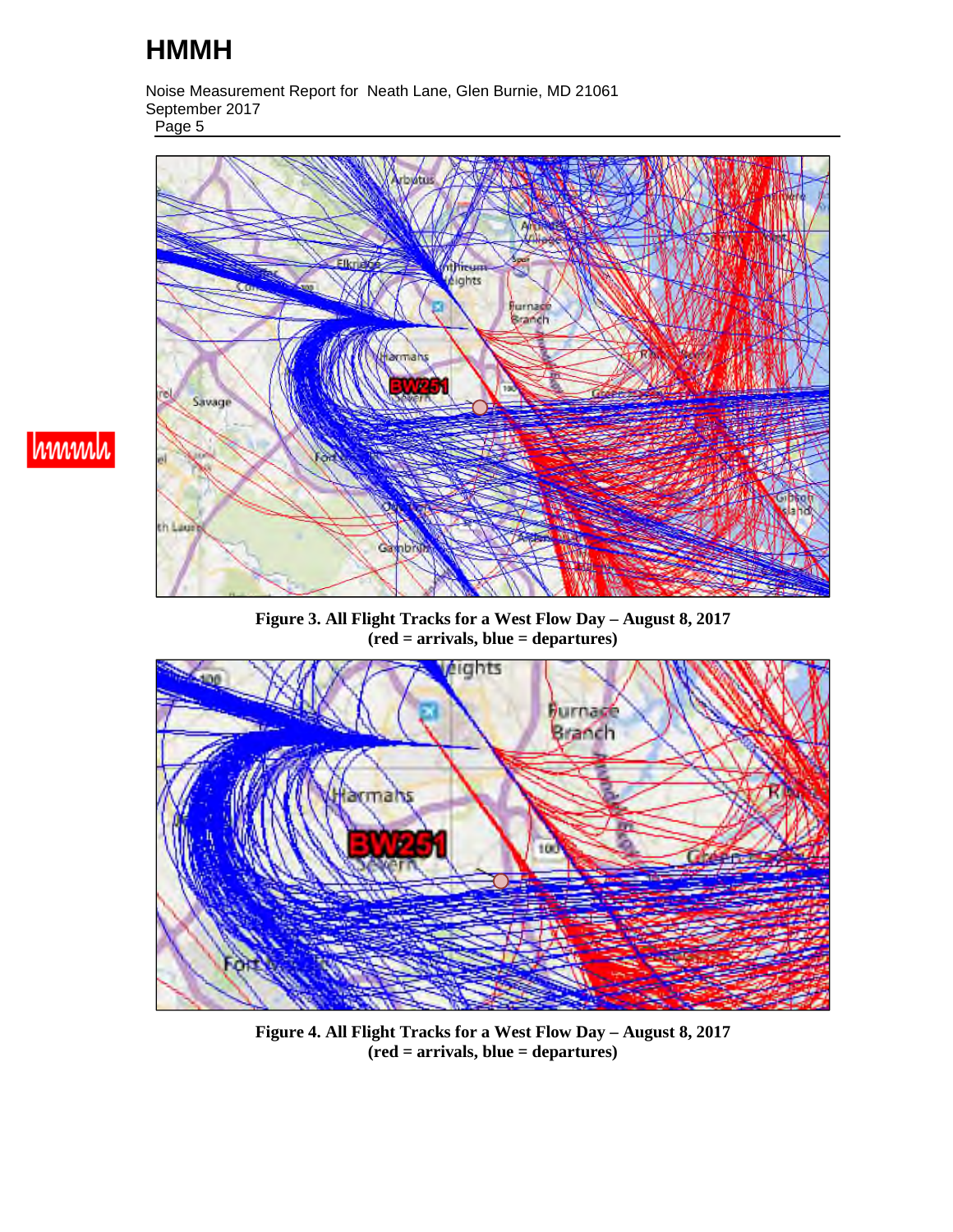Noise Measurement Report for Neath Lane, Glen Burnie, MD 21061 September 2017 Page 6

![](_page_5_Picture_2.jpeg)

**Figure 5. All Flight Tracks for an East Flow Day – August 3, 2017 (red = arrivals, blue = departures)** 

<span id="page-5-1"></span><span id="page-5-0"></span>![](_page_5_Picture_4.jpeg)

**Figure 6. All Flight Tracks for an East Flow Day – August 3, 2017 (red = arrivals, blue = departures)**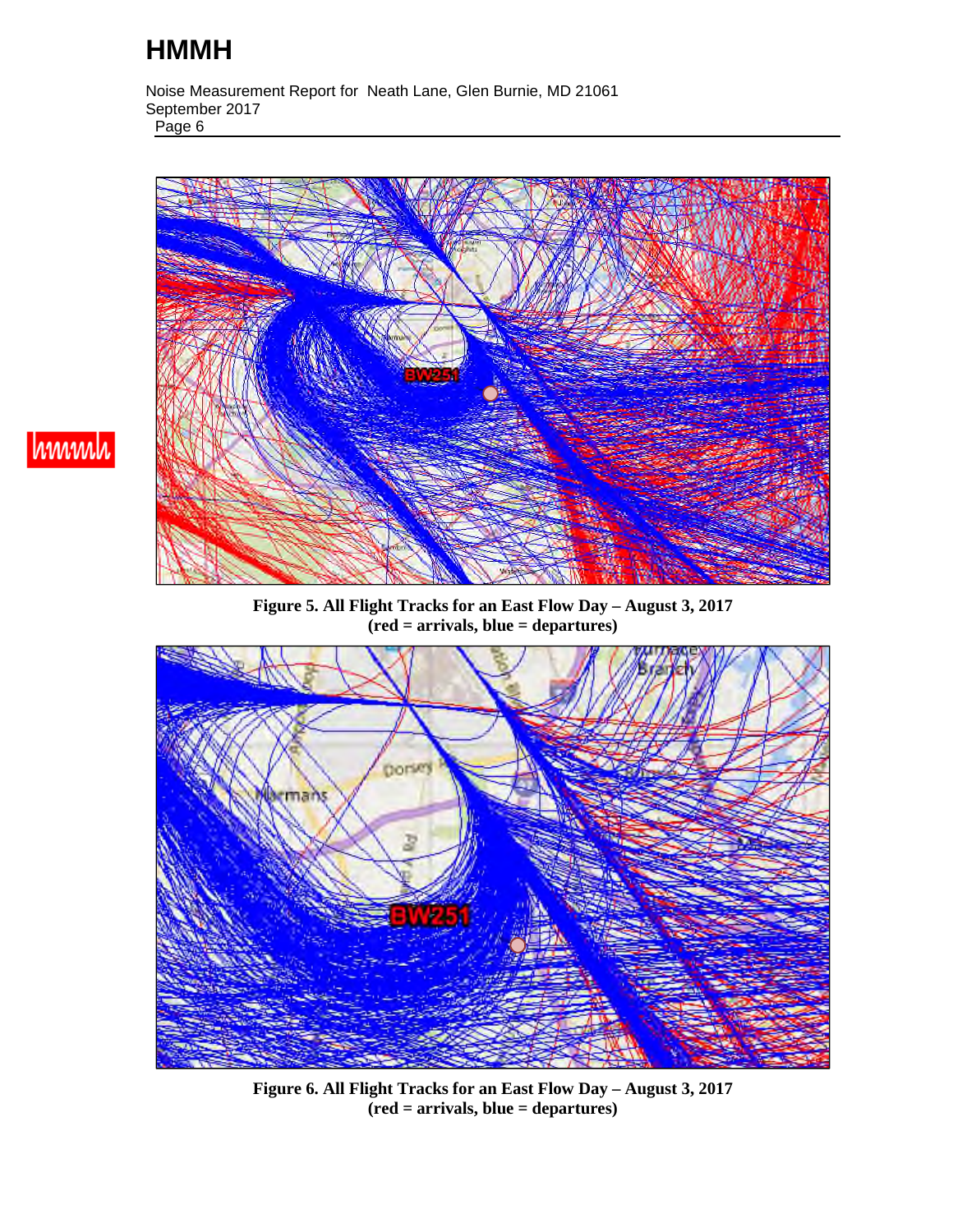Noise Measurement Report for Neath Lane, Glen Burnie, MD 21061 September 2017 Page 7

#### <span id="page-6-0"></span>**4. MEASURED NOISE LEVELS**

This section provides an introduction to noise terminology, discusses the noise levels from individual aircraft noise events, and summarizes the cumulative noise exposure over the measurement period.

#### **4.1 Aircraft Noise Terminology**

There are several key metrics which are used to describe aircraft noise on a single-event and cumulative basis. The appendix titled "How Do We Describe Aircraft Noise" provides a more detailed overview of the metrics which are discussed in this section.

In brief, noise can be described by A-Weighted Sound Level<sup>1</sup> [a](#page-6-1)nd is expressed in decibels (noted as dB or dBA). This noise level rises and falls from second to second as noise becomes louder or quieter. The average noise level over some time period, such as an hour, is called the Equivalent Sound Level (Leq). For a particular noise event, such as an aircraft overflight, the loudest level at any instant during the event is the Maximum A-Weighted Sound Level (Lmax). The Lmax tends to correlate poorly to people's perception of the total "noisiness" of an event because it neglects the duration. The Sound Exposure Level (SEL) accounts for both the level and duration of the noise and is the best measure of the "noisiness" of a single event. Finally, the noise exposure over a complete day is represented by the Day-Night Average Sound Level (DNL). This metric sums all of the noise exposure over the day with a ten decibel weighting for any noise which occurs during the nighttime (10 pm to 7 am) to account for the intrusive nature of these noise events.

#### **4.2 Single Event Noise Levels**

[Figure 7](#page-7-0) presents a count of noise events due to arrivals on Runways 33L and departures on Runway 15R at various Lmax values for the complete measurement period. For example, the tallest blue bar in the figure shows that 404 arrivals on Runway 33L had an Lmax of 60 dB. For typical conversational speech at a distance of approximately three feet, speech is interrupted by noise levels at or above 65 dB. Any noise events shown in this figure with a maximum level at or above 65 dB would, briefly for quieter events and longer for louder events, interrupt typical conversations outdoors.

[Figure 8](#page-7-1) tells a similar story using the SEL metric which corresponds better to people's judgment of the noisiness of an event. Departures on Runway 15R produced a similar number of loud noise events as arrivals on Runway 33L, but the departures on Runway 15R were generally louder.

Note that the noise events measured and presented in this report are those which can be clearly detected by the noise measurement equipment. Aircraft noise events with maximum levels at, near, or below the ambient noise levels from community noise sources are difficult, and sometimes impossible, to quantify and in most cases contribute little to the total noise exposure.

<span id="page-6-1"></span><sup>&</sup>lt;sup>1</sup> A-Weighting simply refers to a method of computing the noise level which accounts for the particular response of the human ear. It is the standard for the vast majority of environmental noise analyses.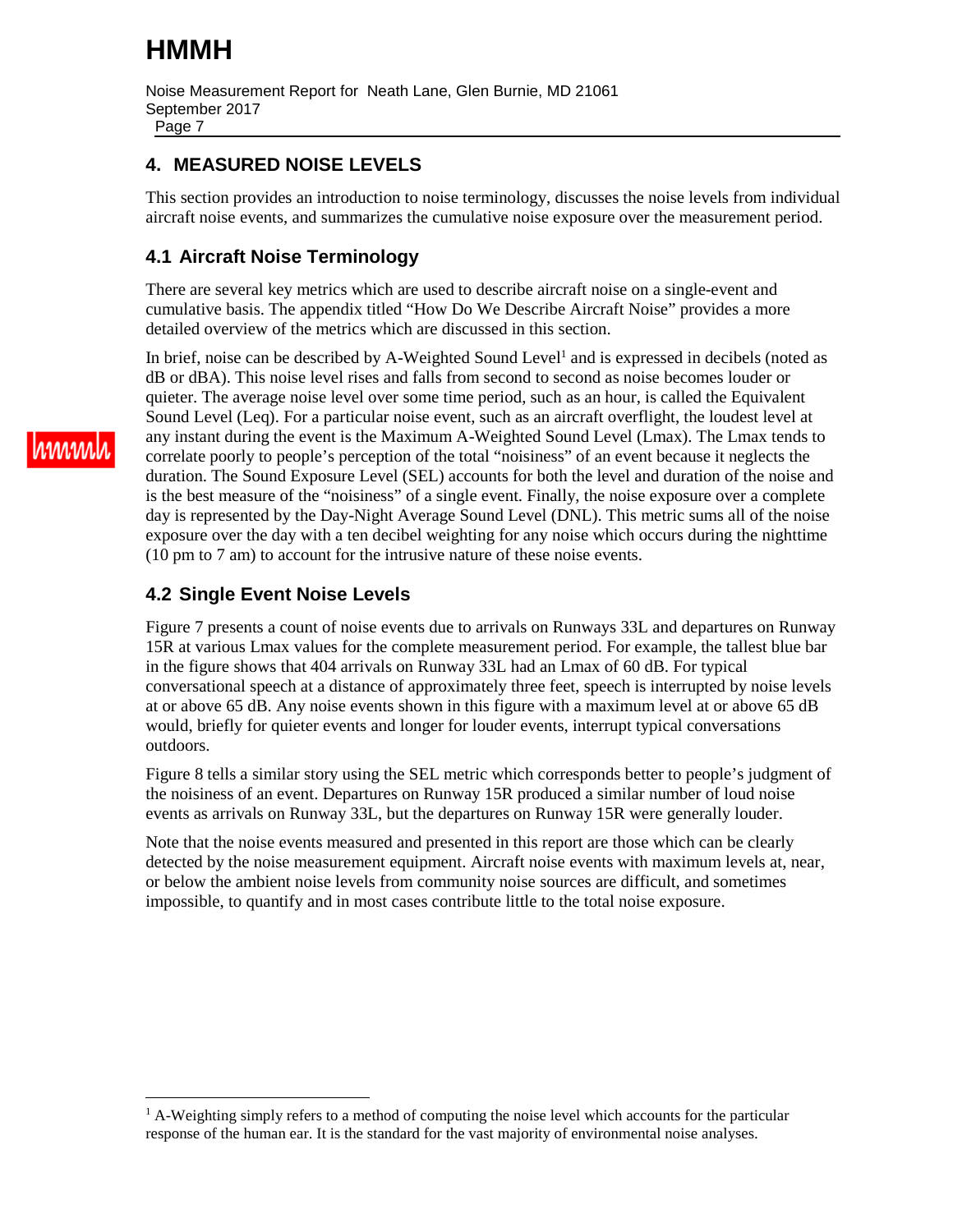Noise Measurement Report for Neath Lane, Glen Burnie, MD 21061 September 2017

Page 8

hmmh

<span id="page-7-0"></span>![](_page_7_Figure_3.jpeg)

**Figure 7. Counts of Maximum Noise Levels from Aircraft Overflights over the Full Measurement Period – Arrivals on Runway 33L and Departures on Runway 15R** 

<span id="page-7-1"></span>![](_page_7_Figure_5.jpeg)

**Figure 8. Counts of Sound Exposure Levels from Aircraft Overflights over the Full Measurement Period – Arrivals on Runway 33L and Departures on Runway 15R**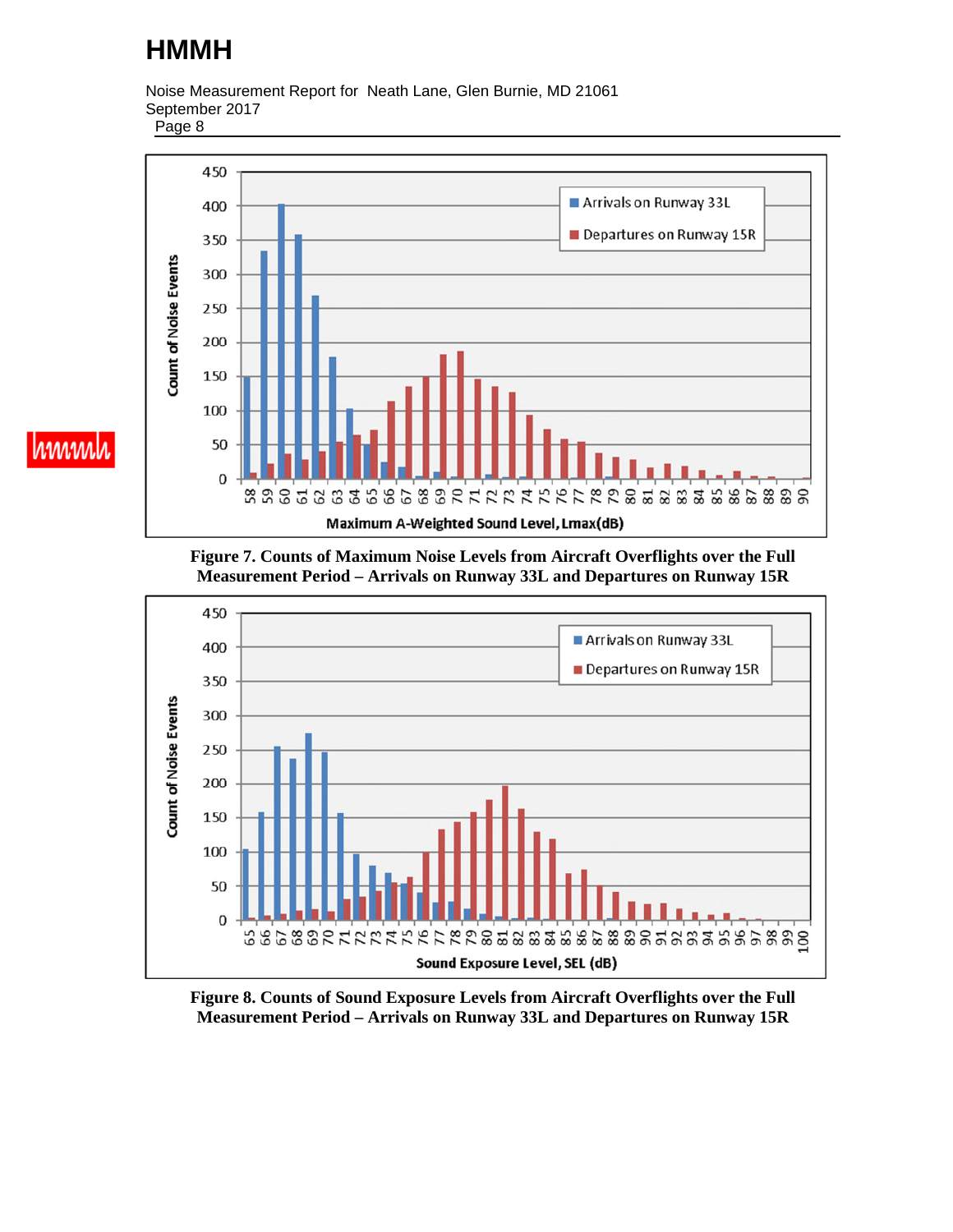Noise Measurement Report for Neath Lane, Glen Burnie, MD 21061 September 2017 Page 9

#### **4.3 Cumulative Noise Levels**

[Figure 9](#page-8-0) provides a way to visualize the changes in aircraft noise levels over the measurement period. The average aircraft noise level (Leq) is presented on an hourly basis. Hours with louder or more aircraft events will show higher Leq values. Regions where the bars are absent simply indicate periods where no loud aircraft noise events occurred. Note that the cumulative noise level for each day incorporates these hourly noise levels with an additional ten decibel weighting for nighttime noise levels. This cumulative daily noise level, called DNL, is discussed next.

![](_page_8_Figure_4.jpeg)

![](_page_8_Figure_5.jpeg)

<span id="page-8-0"></span>![](_page_8_Figure_6.jpeg)

**Figure 9 Average Hourly Aircraft Noise Levels** 

# hmml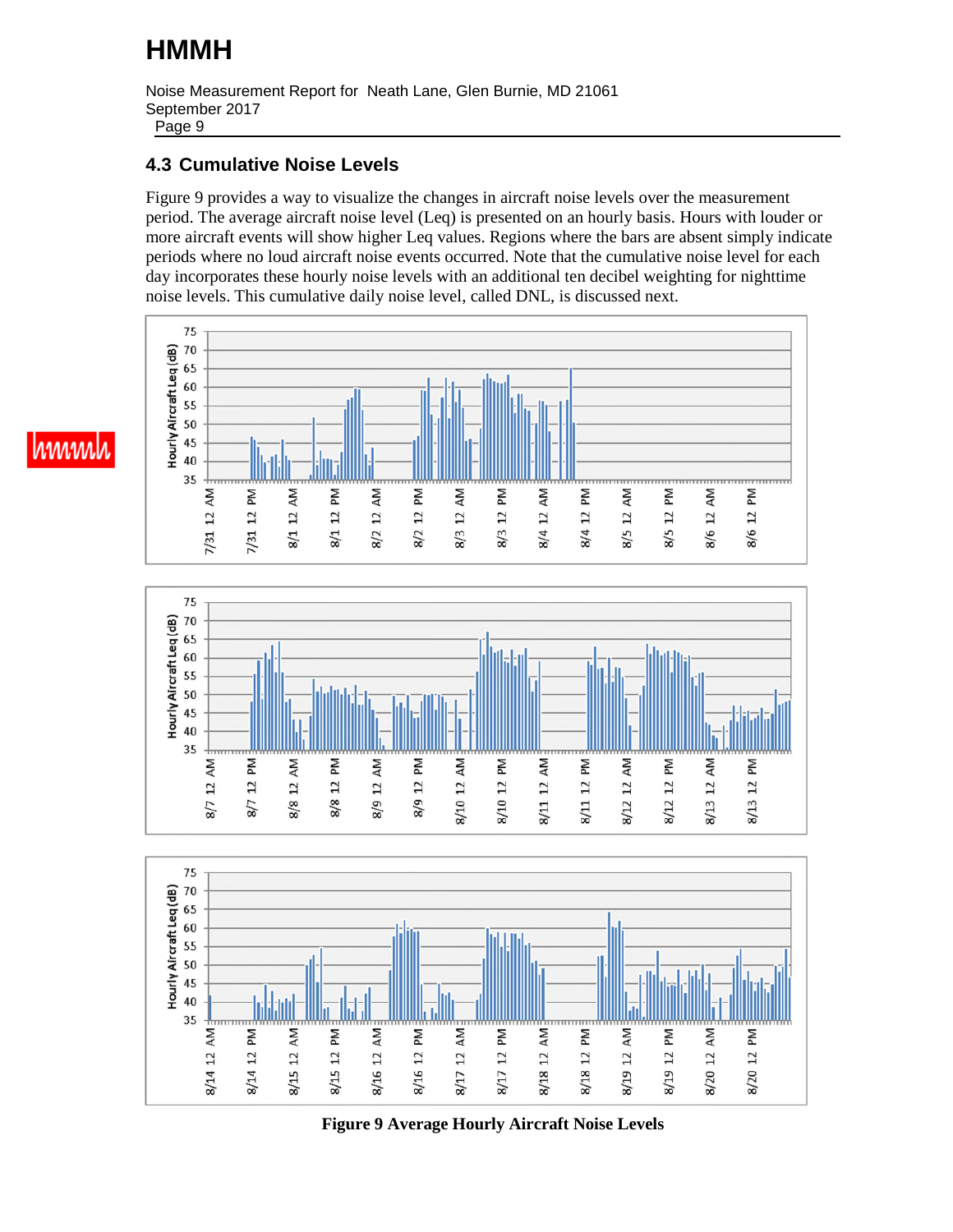Noise Measurement Report for Neath Lane, Glen Burnie, MD 21061 September 2017 Page 10

[Table 1](#page-9-1) summarizes the cumulative noise exposure over each of the twenty-two days of recorded data within the measurement period using the DNL metric. DNL sums the noise from every aircraft noise event over the day. The formula for DNL gives an extra ten decibel weighting to nighttime noise events to account for the intrusive nature of these events. The DNL for the sixteen complete days, as shown in Table 1, ranged from 44 dB to 65 dB.

<span id="page-9-1"></span><span id="page-9-0"></span>

| <b>Table 1. Measured Daily Aircraft Noise Levels</b> |                                                      |                                 |                                                                                                 |
|------------------------------------------------------|------------------------------------------------------|---------------------------------|-------------------------------------------------------------------------------------------------|
| <b>Date</b>                                          | Day-Night<br><b>Average Sound</b><br>Level, DNL (dB) | <b>Hours</b><br><b>Measured</b> | <b>Primary Aircraft Operations</b>                                                              |
| 7/31/2017                                            | $46*$                                                | 12                              | 33L Arr/28 Dep                                                                                  |
|                                                      |                                                      |                                 | 33L Arr/28 Dep until 3 PM and then after 10<br><b>PM</b>                                        |
| 8/1/2017                                             | 54                                                   | 24                              | 15R Dep/10 Arr between 3 PM and 10 PM                                                           |
|                                                      |                                                      |                                 | 33L Arr/28 Dep until 12 PM                                                                      |
| 8/2/2017                                             | 60                                                   | 23                              | 15R Dep/10 Arr after 12 PM                                                                      |
| 8/3/2017                                             | 62                                                   | 24                              | 15R Dep/10 Arr                                                                                  |
| $8/4/2017**$                                         | $63*$                                                | $\overline{9}$                  | 15R Dep/10 Arr                                                                                  |
| $8/5/2017**$                                         |                                                      | $\boldsymbol{0}$                | 33L Arr/28 Dep                                                                                  |
|                                                      |                                                      |                                 | 33L Arr/28 Dep until 12 PM                                                                      |
| 8/6/2017**                                           |                                                      | $\boldsymbol{0}$                | 15R Dep/10 Arr after 12 PM                                                                      |
|                                                      |                                                      |                                 | 15R Dep/ 10 Arr until 9 PM                                                                      |
| 8/7/2017                                             | $60*$                                                | 11                              | 33L Arr/28 Dep after 9 PM                                                                       |
| 8/8/2017                                             | 55                                                   | 24                              | 33L Arr/28 Dep                                                                                  |
| 8/9/2017                                             | 52                                                   | $\overline{24}$                 | 33L Arr/28 Dep                                                                                  |
| 8/10/2017                                            | 65                                                   | 24                              | 15R Dep/10 Arr                                                                                  |
| 8/11/2017                                            | 58                                                   | 23                              | 15R Dep/10 Arr                                                                                  |
|                                                      |                                                      |                                 | 15R Dep/10 Arr until 3 PM                                                                       |
| 8/12/2017                                            | 63                                                   | 24                              | 33L Arr/28 Dep after 3 PM                                                                       |
| 8/13/2017                                            | 51                                                   | $\overline{24}$                 | 33L Arr/28 Dep                                                                                  |
| 8/14/2017                                            | 44                                                   | 23                              | 33L Arr/28 Dep                                                                                  |
| 8/15/2017                                            | 54                                                   | $24\,$                          | 33L Arr/28 Dep until 12 PM<br>15R Dep/10 Arr after 12 PM                                        |
|                                                      |                                                      |                                 | 33L Arr/28 Dep until 12 PM                                                                      |
| 8/16/2017                                            | 61                                                   | 24                              | 15R Dep/10 Arr after 12 PM                                                                      |
| 8/17/2017                                            | 56                                                   | $\overline{24}$                 | 15R Dep/10 Arr                                                                                  |
|                                                      |                                                      |                                 | 15R Dep/10 Arr until 9 AM                                                                       |
| 8/18/2017                                            | 61                                                   | 24                              | 33L Arr/28 Dep after 9 AM                                                                       |
| 8/19/2017                                            | $\overline{52}$                                      | $\overline{24}$                 | 33L Arr/28 Dep                                                                                  |
| 8/20/2017                                            | $\overline{54}$                                      | $\overline{24}$                 | 33L Arr/28 Dep                                                                                  |
| 8/21/2017                                            | $58*$                                                | $\overline{14}$                 |                                                                                                 |
| <b>Total</b>                                         | 59                                                   | 411                             |                                                                                                 |
| Notes:                                               |                                                      |                                 | * Measurements for a partial day may not represent the average noise level for the complete day |

ements for a partial day may not represent the average noise

\*\* The meter was not operational on August 5 or August 6.

As shown in the single event figures, [Figure 7](#page-7-0) through [Figure 8,](#page-7-1) most of the loudest noise events at this site are from departures on Runway 15R. Departures on 15R accounted for about ninety percent of the DNL over the measurement period. Arrivals to Runway 33L contributed approximately eight percent of the DNL over the period. Departures on Runway 28 contributed approximately one percent of the DNL over the period. The small remainder of the DNL was due to arrivals and departures on other BWI Marshall runways and other overflights not associated with BWI Marshall.

<u>Iuwwh</u>